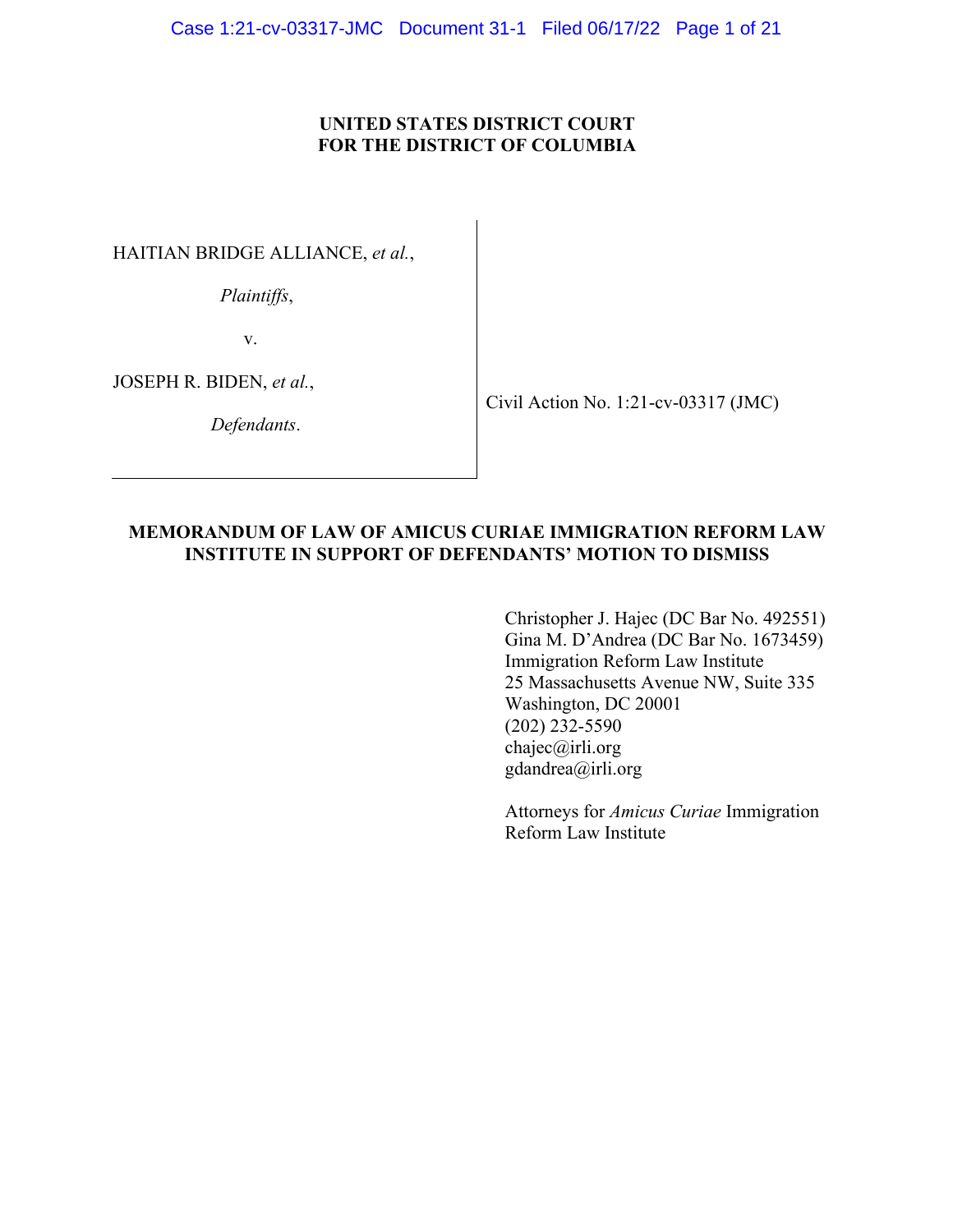## **CORPORATE DISCLOSURE STATEMENT**

The Immigration Reform Law Institute is a 501(c)(3) nonprofit corporation. It does not have a parent corporation and does not issue stock.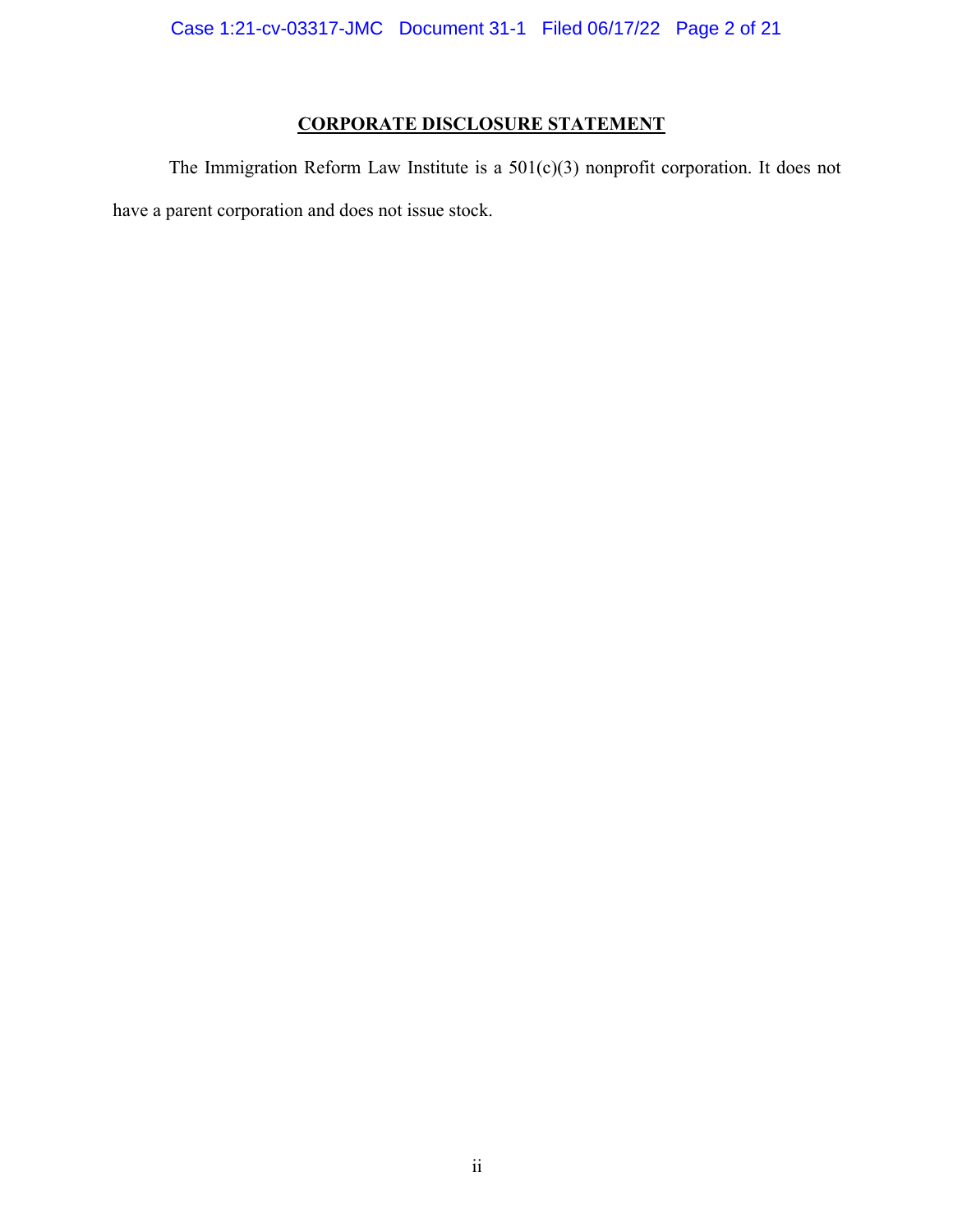# **TABLE OF CONTENTS**

| I.                                                                                     |
|----------------------------------------------------------------------------------------|
| The Title 42 Order does not violate the Equal Protection component of the Fifth<br>A.  |
|                                                                                        |
| <b>B.</b>                                                                              |
| $C_{\cdot}$                                                                            |
| The CDC's Title 42 Order does not violate the Administrative Procedure Act10<br>II.    |
| A.                                                                                     |
| The alleged "Haitian Deterrence Policy" is not reviewable under the APA12<br><b>B.</b> |
|                                                                                        |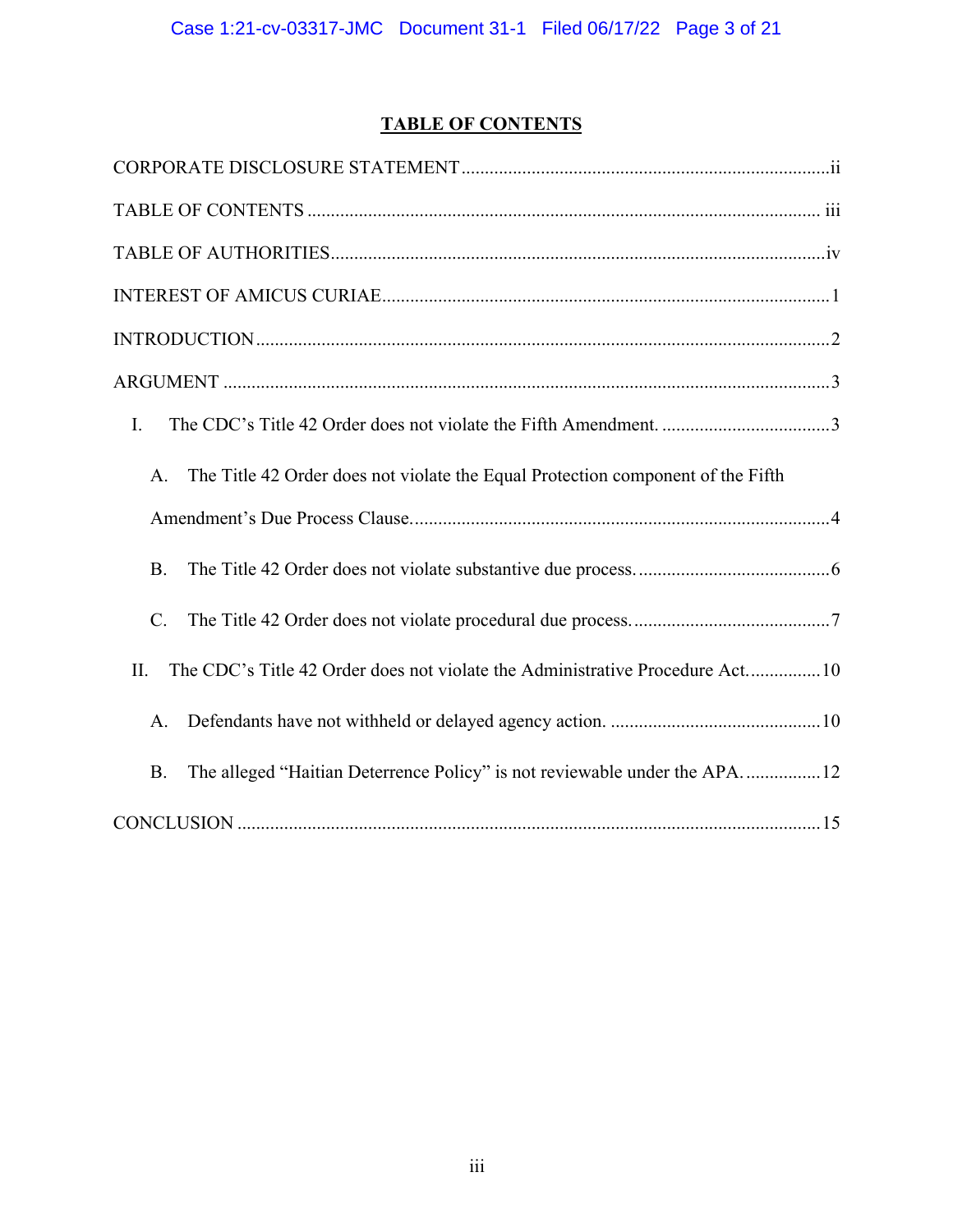# **TABLE OF AUTHORITIES**

## **Cases**

| Air All. Hous. v. United States Chem. & Safety Hazard Investigation Bd., 365 F. Supp. 3d 118 |  |
|----------------------------------------------------------------------------------------------|--|
|                                                                                              |  |
|                                                                                              |  |
|                                                                                              |  |
| Bhd. of Locomotive Eng'rs & Trainmen v. FRA, 972 F.3d 83 (D.C. Cir. 2020) 13                 |  |
|                                                                                              |  |
|                                                                                              |  |
| Ctr. for Biological Diversity v. Zinke, 260 F. Supp. 3d 11 (D.D.C. 2017)10, 12               |  |
|                                                                                              |  |
| Dep't of Homeland Sec. v. Regents of the Univ. of Cal., 140 S. Ct. 1891 (2020)5              |  |
|                                                                                              |  |
|                                                                                              |  |
| Fort Sill Apache Tribe v. Nat'l Indian Gaming Comm'n, 103 F. Supp. 3d 113 (D.D.C. 2015) 10,  |  |
| 13                                                                                           |  |
|                                                                                              |  |
|                                                                                              |  |
|                                                                                              |  |
| Holistic Candlers & Consumers Ass'n v. FDA, 664 F.3d 940 (D.C. Cir. 2012)13                  |  |
|                                                                                              |  |
|                                                                                              |  |
|                                                                                              |  |
|                                                                                              |  |
|                                                                                              |  |
| Pub. Citizen v. United States Trade Representative, 5 F.3d 549 (D.C. Cir. 1993)  13          |  |
|                                                                                              |  |
|                                                                                              |  |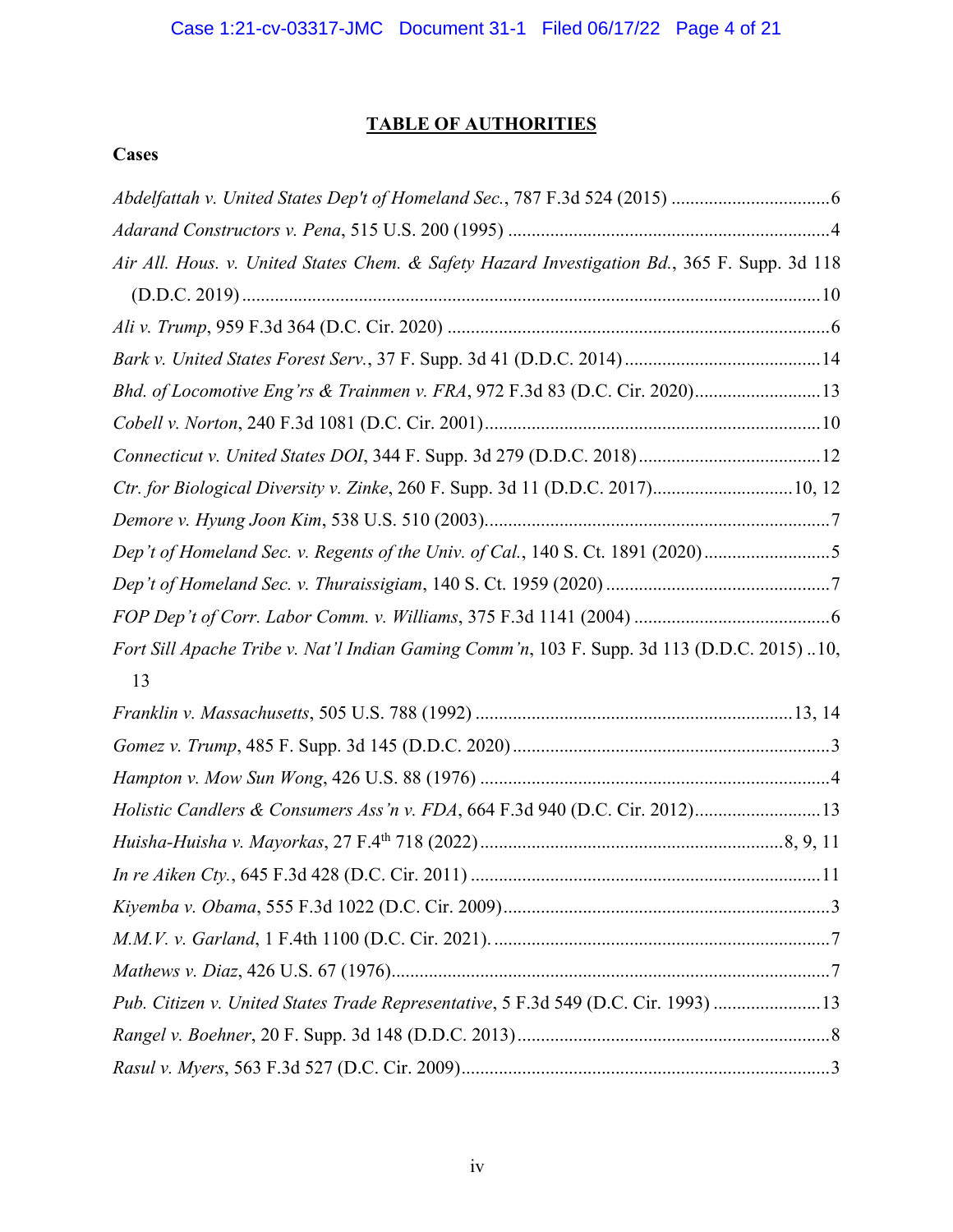| Reliable Automatic Sprinkler Co. v. Consumer Prod. Safety Comm'n, 324 F.3d 726 (D.C. Cir.      |
|------------------------------------------------------------------------------------------------|
|                                                                                                |
| Save Our Sch.-Southeast & Ne. v. D.C. Bd. of Educ., No. 04-01500 (HHK), 2006 U.S. Dist. LEXIS  |
|                                                                                                |
|                                                                                                |
|                                                                                                |
| Vill. of Arlington Heights v. Metro. Hous. Dev. Corp., 429 U.S. 252 (1977). 5                  |
|                                                                                                |
|                                                                                                |
| Zaman v. United States Dep't of Homeland Sec., Civil Action No. 19-3592 (ABJ), 2021 U.S. Dist. |
|                                                                                                |

## **Statutes**

# **Other Authorities**

| Capio Memo, p. 4, available at https://www.documentcloud.org/documents/6824221-COVID-19- |  |
|------------------------------------------------------------------------------------------|--|
|                                                                                          |  |

# **Rules**

| Centers for Disease Control and Prevention, Control of Communicable Diseases; Foreign         |
|-----------------------------------------------------------------------------------------------|
| Quarantine: Suspension of Introduction of Persons Into United States From Designated Foreign  |
| Countries or Places for Public Health Purposes, 85 Fed. Reg. 56,424 (Sept. 11, 2020)2         |
| Centers for Disease Control and Prevention, Notice of Order Under Sections 362 and 365 of the |
| Public Health Service Act Suspending Introduction of Certain Persons From Countries Where     |
|                                                                                               |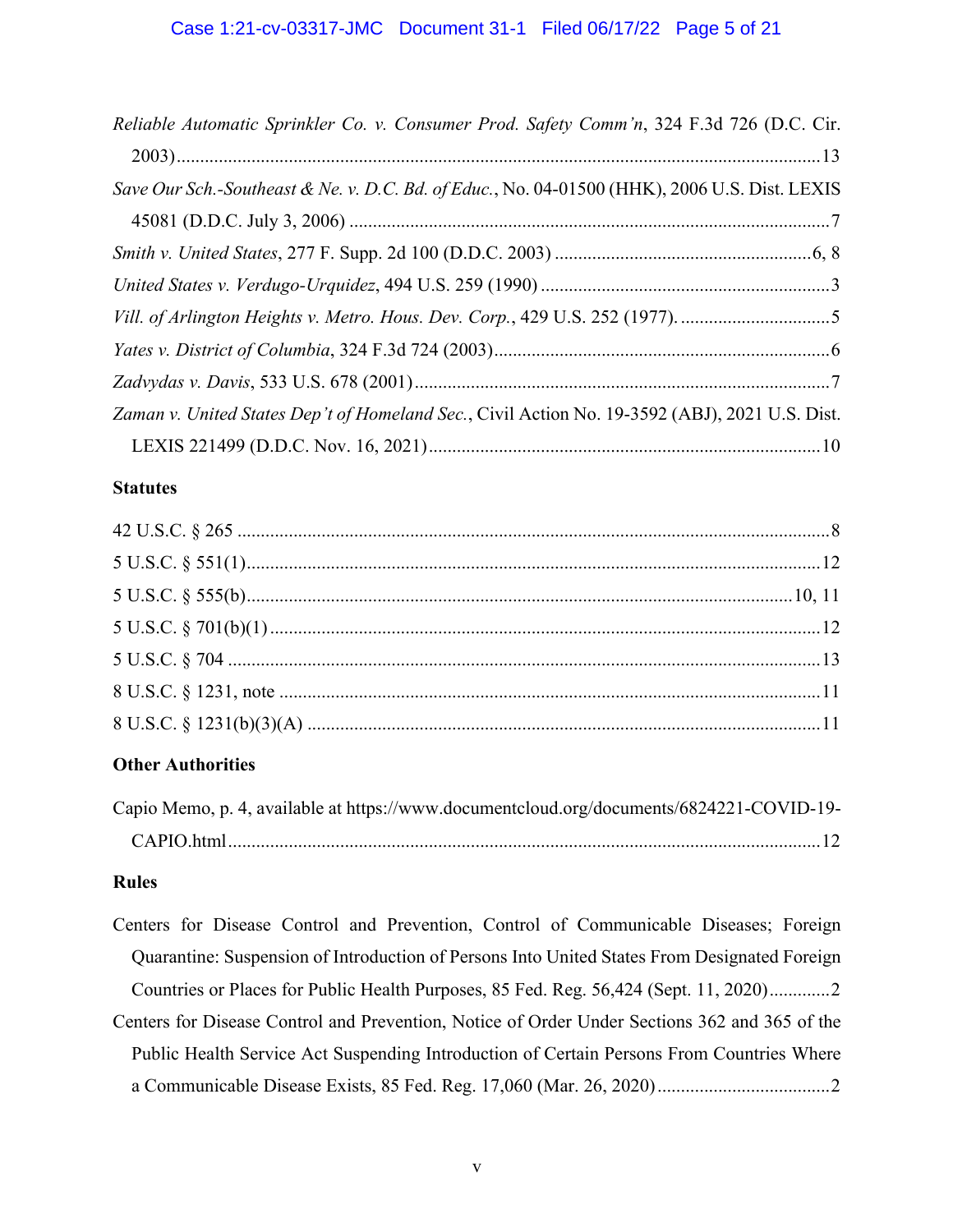# Case 1:21-cv-03317-JMC Document 31-1 Filed 06/17/22 Page 6 of 21

| Control of Communicable Diseases; Foreign Quarantine: Suspension of Introduction of Persons   |
|-----------------------------------------------------------------------------------------------|
| Into United States From Designated Foreign Countries or Places for Public Health Purposes, 85 |
| <b>Constitutional Provisions</b>                                                              |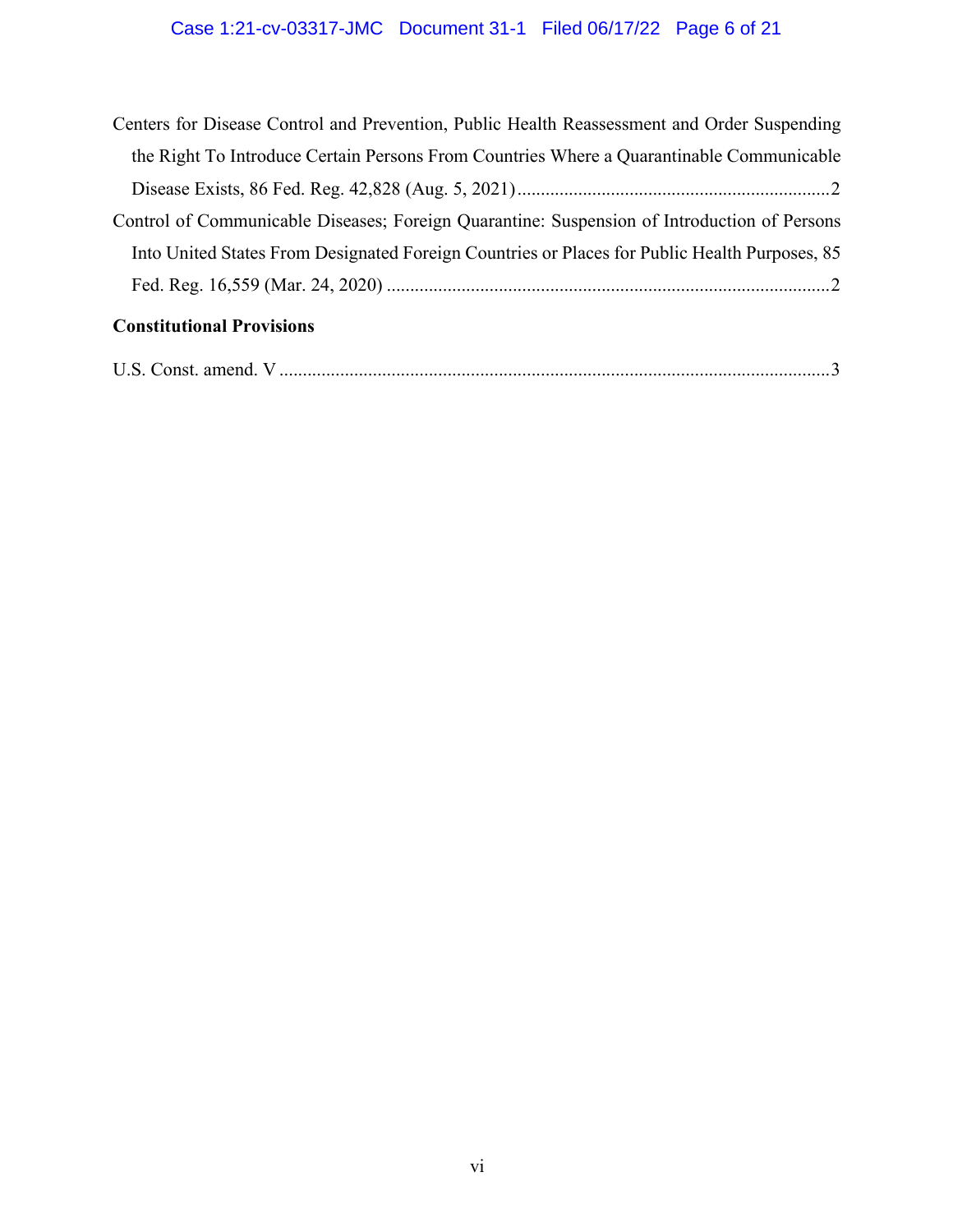#### **INTEREST OF AMICUS CURIAE**

*Amicus curiae* the Immigration Reform Law Institute ("IRLI") seeks the Court's leave to file this brief for the reasons set forth in the accompanying motion.<sup>1</sup> IRLI is a not for profit  $501(c)(3)$  public interest law firm dedicated to litigating immigration-related cases on behalf of, and in the interests of, United States citizens, and also to assisting courts in understanding and accurately applying federal immigration law. For more than twenty years the Board of Immigration Appeals has solicited supplementary briefing, drafted by IRLI staff, from the Federation for American Immigration Reform, of which IRLI is a supporting organization. IRLI has litigated or filed *amicus curiae* briefs in a wide variety of cases, including *Trump v. Hawaii*, 138 S. Ct. 2392 (2018); *United States v. Texas*, 136 S. Ct. 2271 (2016); *Arizona Dream Act Coal. v. Brewer*, 818 F.3d 101 (9th Cir. 2016); *Washington All. of Tech. Workers v. U.S. Dep't of Homeland Sec*., 74 F. Supp. 3d 247 (D.D.C. 2014); *Save Jobs USA v. U.S. Dep't of Homeland Sec*., 942 F.3d 504 (D.C. Cir. 2019); *Matter of Silva-Trevino*, 26 I. & N. Dec. 826 (B.I.A. 2016); and *Matter of C-T-L-*, 25 I. & N. Dec. 341 (B.I.A. 2010). IRLI has also represented a wide variety of plaintiffs in immigration matters, ranging from American workers who have been displaced by foreign workers to foreign workers who have not been paid by their employers. Consequently, IRLI is dedicated to assisting the courts in maintaining a rational immigration system for the benefit of its clients.

<sup>1</sup> Consistent with Fed. R. App. P. 29(a)(4)(E), counsel for *amicus curiae* authored this brief, and the motion it accompanies, in whole, and no counsel for a party authored the brief in whole or in part, nor did any person or entity, other than the *amicus* and its counsel, make a monetary contribution to preparation or submission of the brief.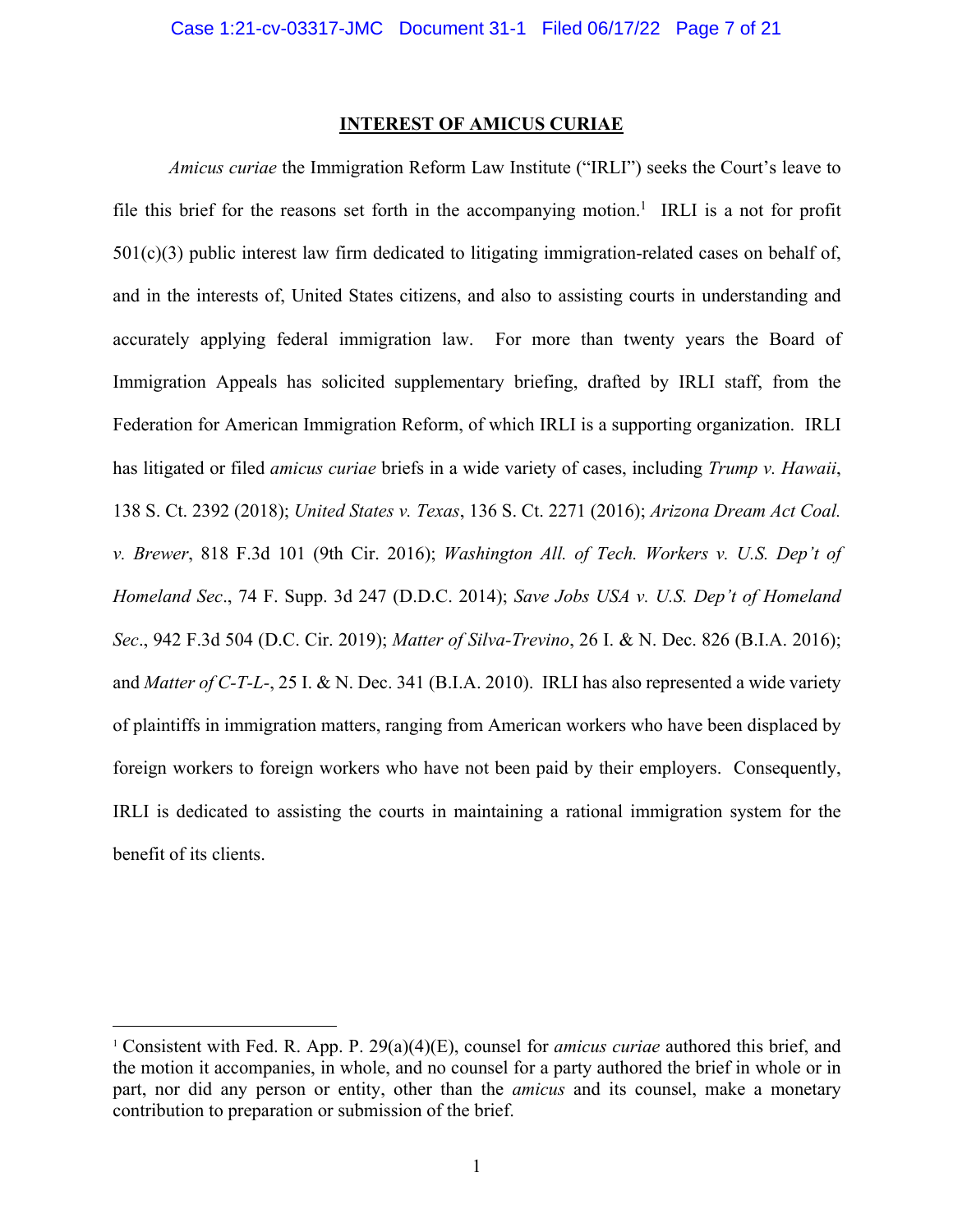#### **INTRODUCTION**

In March of 2020, the Department of Health and Human Services ("HHS") issued an interim final rule that empowered the Director of the Centers for Disease Control and Prevention ("CDC") "to suspend the introduction of persons into the United States" because of the global Covid-19 pandemic. Control of Communicable Diseases; Foreign Quarantine: Suspension of Introduction of Persons Into United States From Designated Foreign Countries or Places for Public Health Purposes, 85 Fed. Reg. 16,559, 16,563 (Mar. 24, 2020). Two days later, the CDC issued an order barring certain "covered aliens" from entering the United States from either Mexico or Canada "regardless of their country of origin." Centers for Disease Control and Prevention, Notice of Order Under Sections 362 and 365 of the Public Health Service Act Suspending Introduction of Certain Persons From Countries Where a Communicable Disease Exists, 85 Fed. Reg. 17,060, 17,061 (Mar. 26, 2020) (the "Interim Final Rule"). The Interim Final Rule included a thirty-day period for public comment. *Id*. A final rule implementing the Interim Final Rule was issued in September 2020. HHS explained that the September Rule "is critical to protecting U.S. public health" during the Covid-19 pandemic. Centers for Disease Control and Prevention, Control of Communicable Diseases; Foreign Quarantine: Suspension of Introduction of Persons Into United States From Designated Foreign Countries or Places for Public Health Purposes, 85 Fed. Reg. 56,424 (Sept. 11, 2020) (the "September Rule").

At issue in this case is the version of the rule issued in August 2021. The CDC promulgated this order continuing the prohibition of "covered aliens" entering the United States from either Mexico or Canada. *See* Centers for Disease Control and Prevention, Public Health Reassessment and Order Suspending the Right To Introduce Certain Persons From Countries Where a Quarantinable Communicable Disease Exists, 86 Fed. Reg. 42,828 (Aug. 5, 2021) (the "Title 42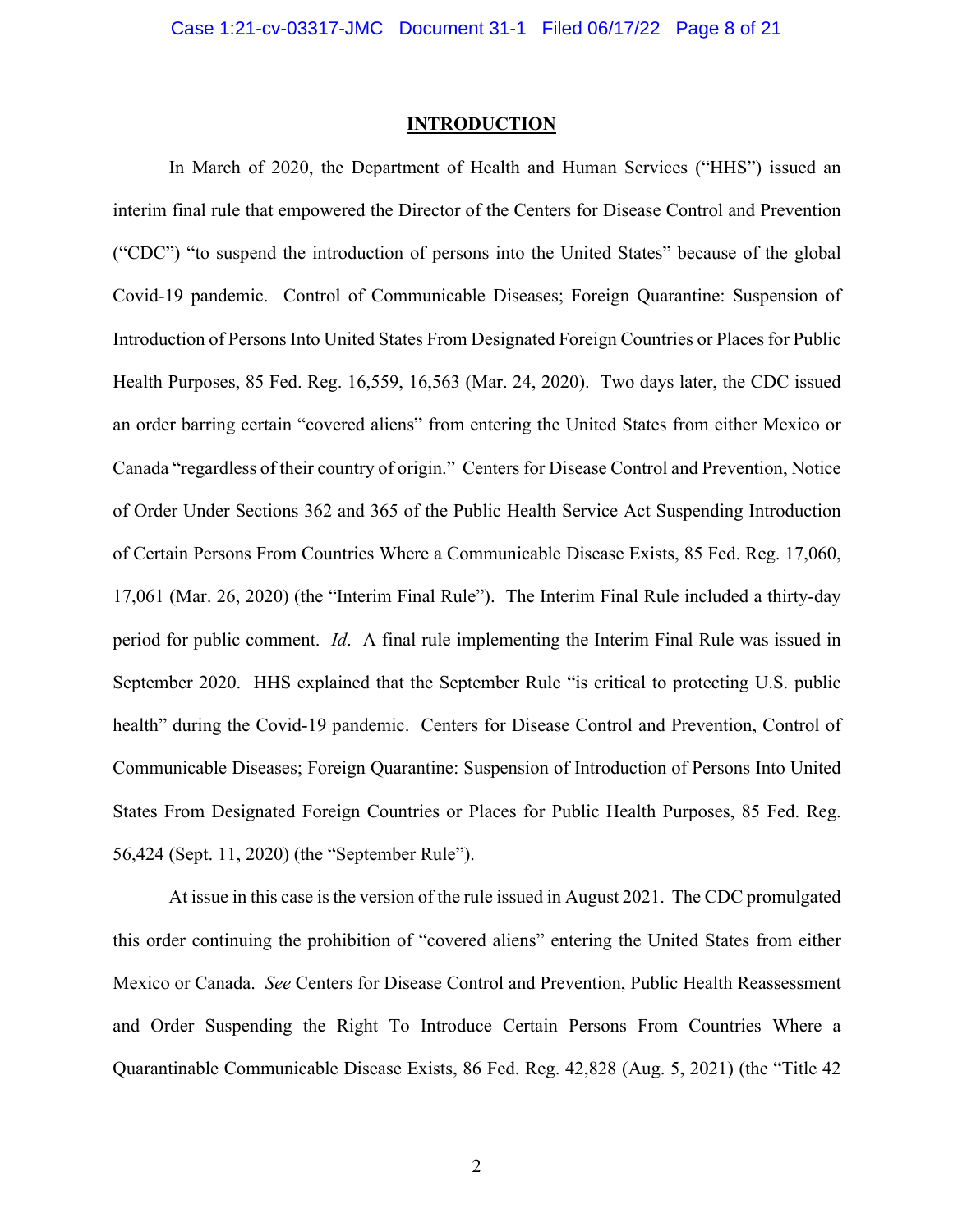Order"). Plaintiffs allege that the Title 42 Order violates the Administrative Procedure Act as well as the Fifth Amendment to the U.S. Constitution. IRLI's brief supports Defendants' arguments that the actions of HHS and CDC in closing the borders in response to the Covid-19 pandemic did not violate either the Fifth Amendment or the APA.

#### **ARGUMENT**

#### **I. The CDC's Title 42 Order does not violate the Fifth Amendment.**

The Due Process clause of the Fifth Amendment to the U.S. Constitution provides that "[n]o person shall . . . be deprived of life, liberty, or property, without due process of law." U.S. Const. amend. V. Plaintiffs assert both equal protection and due process violations.

These claims, however, run afoul of the well-established precedents that aliens outside of the United States are not entitled to the protections of the Fifth Amendment. *See, e.g., United States v. Verdugo-Urquidez*, 494 U.S. 259, 269 (1990) ("Indeed, we have rejected the claim that aliens are entitled to Fifth Amendment rights outside the sovereign territory of the United States."); *Rasul v. Myers*, 563 F.3d 527, 531 (D.C. Cir. 2009) ("The long line of cases dealing with constitutional rights of both lawful resident aliens and illegal aliens establishes only that aliens receive constitutional protections when they have come within the territory of the United States and developed substantial connections with this country.") (citation and quotation marks omitted); *Gomez v. Trump*, 485 F. Supp. 3d 145, 188 (D.D.C. 2020) ("At the threshold, the Fifth Amendment's equal protection clause does not protect any Plaintiff outside the United States, so they have no constitutional claim."); *Kiyemba v. Obama*, 555 F.3d 1022, 1026 (D.C. Cir. 2009) ("Decisions of the Supreme Court and of this court—decisions the district court did not acknowledge—hold that the due process clause does not apply to aliens without property or presence in the sovereign territory of the United States."), *vacated and remanded*, 559 U.S. 131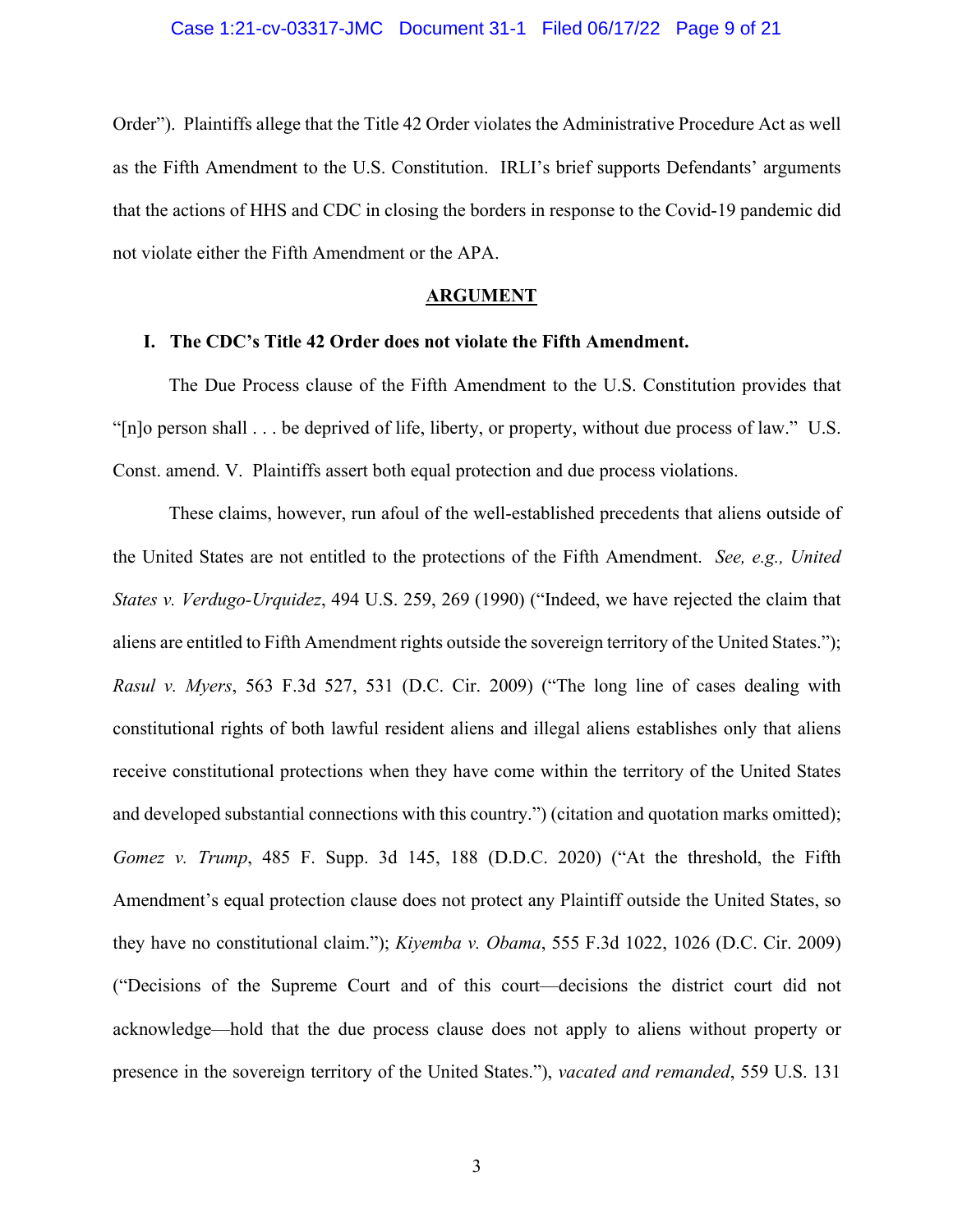(2010), *reinstated in relevant part*, 605 F.3d 1046 (D.C. Cir. 2010), *cert. denied*, 563 U.S. 954 (2011).

Plaintiffs' claims fail for this reason alone. Even if that were not so, they also would fail because Plaintiffs fail to allege that any violation of equal protection, substantive due process, or procedural due process actually occurred.

## **A. The Title 42 Order does not violate the Equal Protection component of the Fifth Amendment's Due Process Clause.**

While the Supreme "Court has always understood th[e] [Due Process] Clause to provide some measure of protection against *arbitrary* treatment by the Federal Government, it is not as explicit a guarantee of *equal* treatment as the Fourteenth Amendment[.]" *Adarand Constructors v. Pena*, 515 U.S. 200, 213 (1995) (emphasis in original). In other words, the Due Process Clause requires that "[t]he federal sovereign, like the States, must govern impartially." *Hampton v. Mow Sun Wong*, 426 U.S. 88, 100 (1976). Still, "there may be overriding national interests which justify selective federal legislation that would be unacceptable for an individual State." *Id.* Thus,

> [w]hen the Federal Government asserts an overriding national interest as justification for a discriminatory rule which would violate the Equal Protection Clause if adopted by a State, due process requires that there be a legitimate basis for presuming that the rule was actually intended to serve that interest. If the agency which promulgates the rule has direct responsibility for fostering or protecting that interest, it may reasonably be presumed that the asserted interest was the actual predicate for the rule. That presumption would, of course, be fortified by an appropriate statement of reasons identifying the relevant interest.

*Id.* at 103. As stated, the "overriding national interest" in this case is the global Covid-19 pandemic. Thus, even if Defendants' actions were found to be discriminatory, the explanation provided is sufficient to override a potential Fifth Amendment equal protection violation.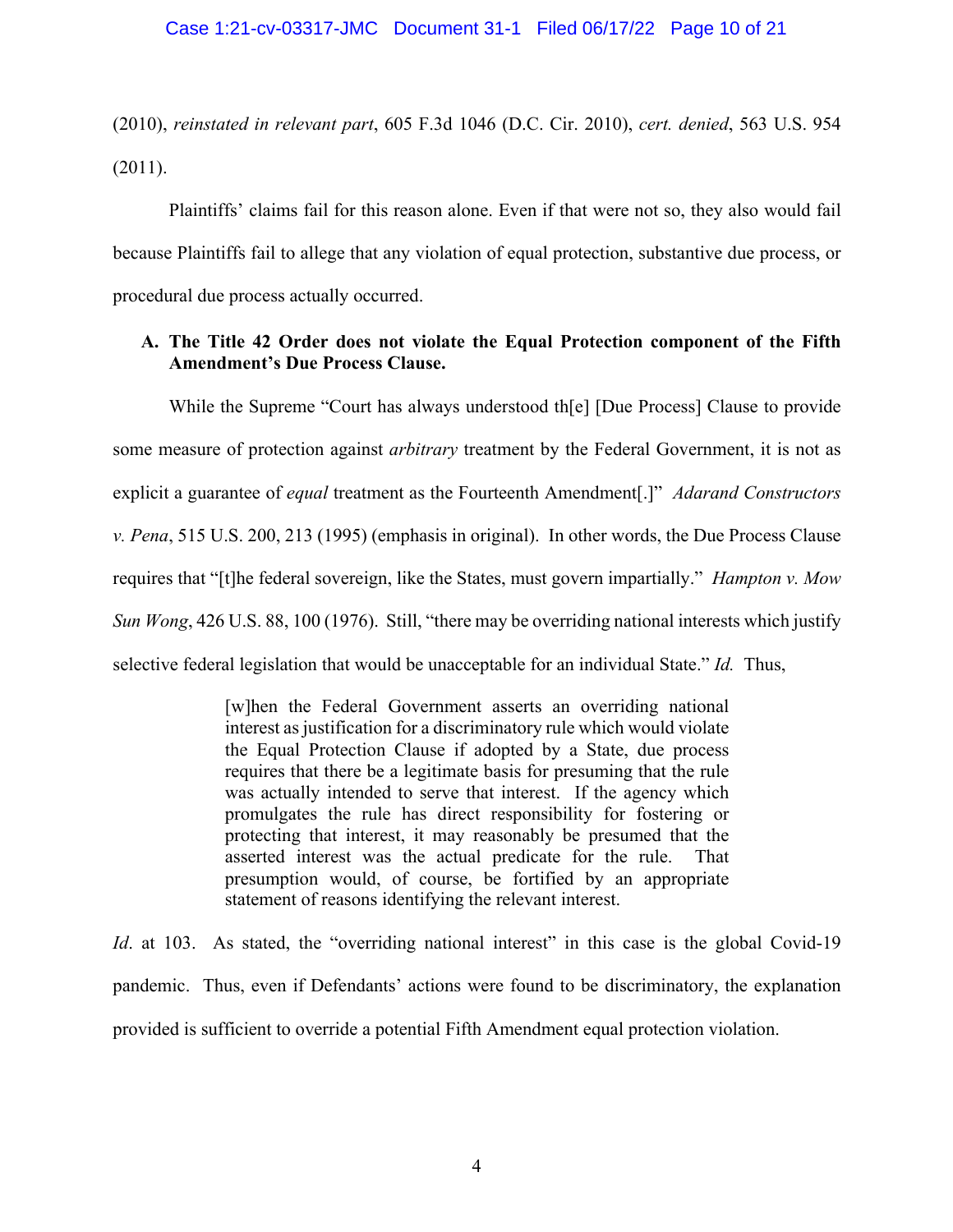#### Case 1:21-cv-03317-JMC Document 31-1 Filed 06/17/22 Page 11 of 21

Intentional discrimination analysis "demands a sensitive inquiry into such circumstantial and direct evidence as may be available." *Vill. of Arlington Heights v. Metro. Hous. Dev. Corp.*, 429 U.S. 252, 266 (1977). Such evidence includes "[t]he impact of the official action," "the historical background of the decision . . . particularly if it reveals a series of official actions taken for invidious purposes," "the specific sequence of events leading up to the challenged decision," "[d]epartures from the normal procedural sequence," and "[t]he legislative or administrative history" of the challenged rule. *Id.* at 266-68. Thus, an action by the federal government "will not be held unconstitutional solely because it results in a racially disproportionate impact. Disproportionate impact is not irrelevant, but it is not the sole touchstone of an invidious racial discrimination. Proof of racially discriminatory intent or purpose is required to show a violation of the Equal Protection Clause." *Id*. at 264-65 (internal citation and quotation marks omitted). Such intent or purpose is often lacking in immigration cases. For example, as the Supreme Court has acknowledged, "because Latinos make up a large share of the unauthorized alien population, one would expect them to make up an outsized share of recipients of any cross-cutting immigration relief program. Were this fact sufficient to state a claim, virtually any generally applicable immigration policy could be challenged on equal protection grounds." *Dep't of Homeland Sec. v. Regents of the Univ. of Cal.*, 140 S. Ct. 1891, 1915-16 (2020).

Plaintiffs allege that the Title 42 Order that closed the border to migrants due to the global Covid-19 pandemic violated their right to equal protection because it was "motivated at least in part by discriminatory purpose based on race and presumed national origin." Complaint, Doc. 1 at ¶ 287. Yet each iteration of the CDC's orders under Title 42 has been facially neutral and generally applicable to all illegal aliens without regard to race or national origin. Furthermore, Plaintiffs' complaint contains no evidence that HHS or the CDC acted with the intent to single out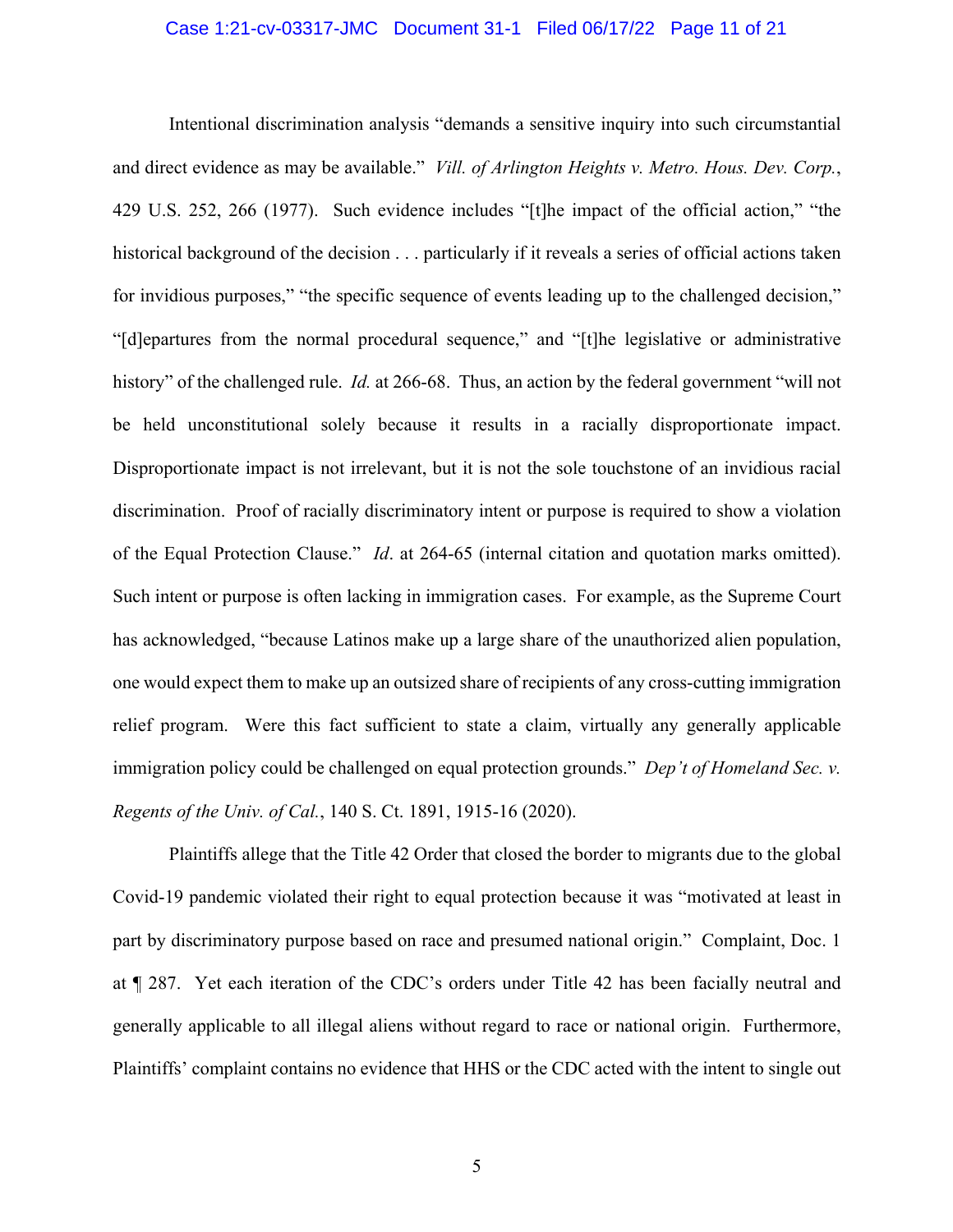#### Case 1:21-cv-03317-JMC Document 31-1 Filed 06/17/22 Page 12 of 21

those of Haitian descent for exclusion under the Title 42 Order. Plaintiffs' unsupported determination that the Executive crafted a "Haitian Deterrence Policy" is wholly insufficient to show discriminatory intent under *Arlington Heights*, and should be rejected by this Court.

#### **B. The Title 42 Order does not violate substantive due process.**

The substantive component of the Fifth Amendment's Due Process Clause is activated "only when a fundamental right is involved, thus ensuring that the government does not unjustifiably infringe on that right." *Smith v. United States*, 277 F. Supp. 2d 100, 105 (D.D.C. 2003). Rights are fundamental when they "are implicit in the concept of ordered liberty." *Id*. at 106 (quoting *Palko v. Connecticut*, 302 U.S. 319, 325 (1937)). These substantive protections "bar[] certain arbitrary, wrongful government actions regardless of the fairness of the procedures used to implement them." *Ali v. Trump*, 959 F.3d 364, 369 (D.C. Cir. 2020) (citation and quotation marks omitted). It is clearly established in this circuit that "[o]nly government action that is so egregious, so outrageous, that it may fairly be said to shock the contemporary conscience qualifies as arbitrary for the purposes of substantive due process." *Id*. (citations and quotation marks omitted). *See also Yates v. District of Columbia*, 324 F.3d 724, 725 (2003) ("Only the most egregious official conduct rises to the level of a substantive due process violation.") (citation and quotation marks omitted); *FOP Dep't of Corr. Labor Comm. v. Williams*, 375 F.3d 1141, 1145 (2004) ("The conscience-shock inquiry is a threshold question in a due process challenge to executive action."). Although there is no "precise threshold for alleging an executive action violates substantive due process rights . . . the bar is high." *Abdelfattah v. United States Dep't of Homeland Sec.*, 787 F.3d 524, 542 (2015) (citations omitted).

Plaintiffs' substantive due process claim fails to meet this high standard. First, their complaint fails to allege that Defendants have violated a recognized fundamental right.

6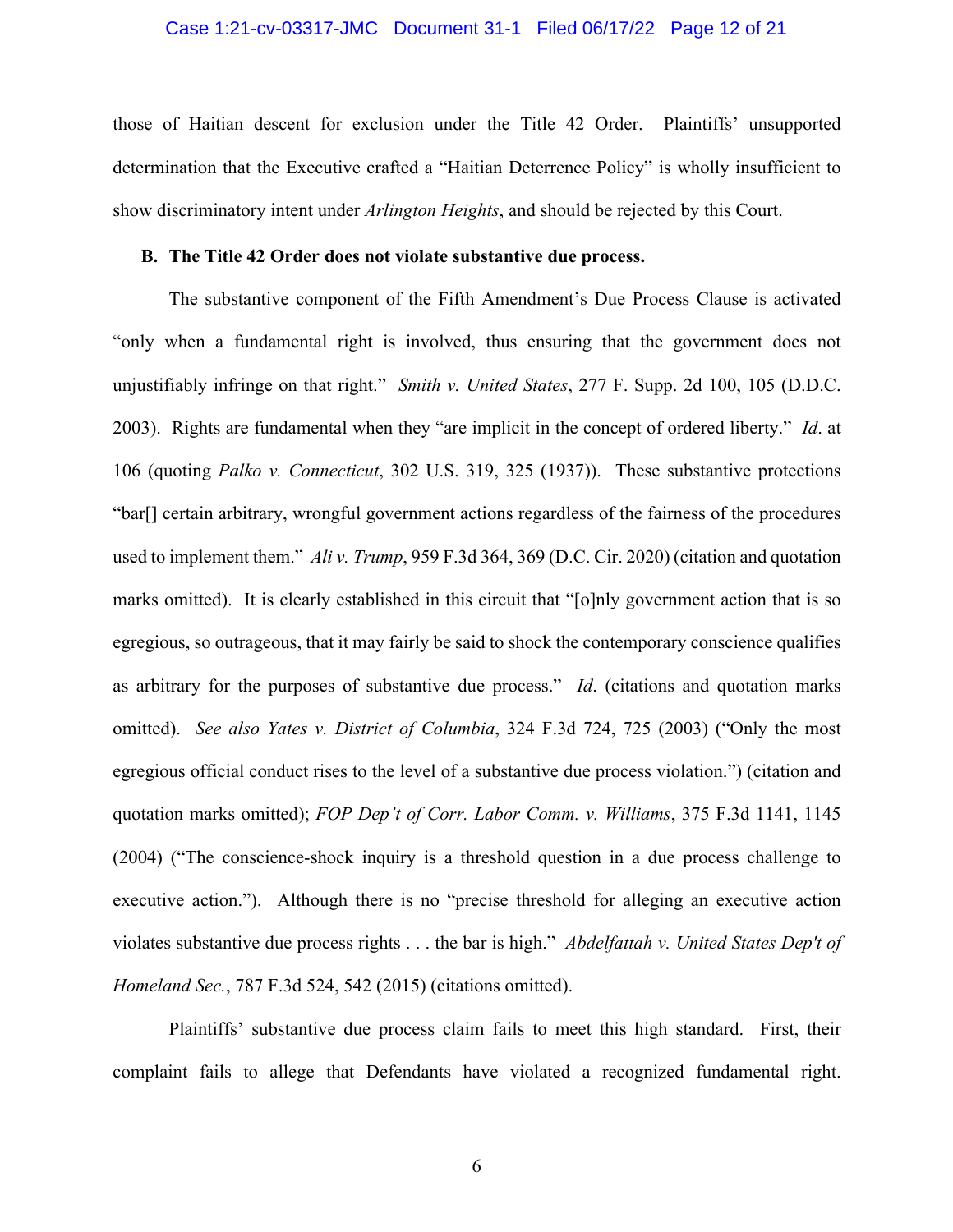#### Case 1:21-cv-03317-JMC Document 31-1 Filed 06/17/22 Page 13 of 21

Accordingly, as this Court has recognized, "[w]hen a fundamental right is not implicated, as here, substantive due process merely prohibits government action that results in a deprivation of a protected interest when the action fails to have some rational basis." *Save Our Sch.-Southeast & Ne. v. D.C. Bd. of Educ.*, No. 04-01500 (HHK), 2006 U.S. Dist. LEXIS 45081, at \*54 (D.D.C. July 3, 2006). Plaintiffs fail to identify any such protected interest in their complaint. And, even if they had done so, the actions taken by HHS and the CDC would easily pass rational basis review in light of the need to protect the American public during the years-long, worldwide Covid-19 pandemic.

### **C. The Title 42 Order does not violate procedural due process.**

Supreme Court precedent makes clear that aliens "ha[ve] only those rights regarding admission that Congress has provided by statute." *Dep't of Homeland Sec. v. Thuraissigiam*, 140 S. Ct. 1959, 1983 (2020). The D.C. Circuit has acknowledged as much, explaining that "aliens apprehended while trying to enter the country have no due process rights beyond what Congress has provided by statute." *M.M.V. v. Garland*, 1 F.4th 1100, 1107 (D.C. Cir. 2021). Accordingly, "[i]n the exercise of its broad power over naturalization and immigration, Congress regularly makes rules that would be unacceptable if applied to citizens." *Mathews v. Diaz*, 426 U.S. 67, 79- 80 (1976). This "fundamental premise of immigration law" gives Congress wide latitude to regulate the admission and removal of aliens. *Demore v. Hyung Joon Kim*, 538 U.S. 510, 521 (2003). Importantly, there is a legally recognized "distinction between an alien who has effected entry into the United States and one who has never entered. . . . It is well established that certain constitutional protections available to persons inside the United States are unavailable to aliens outside of our geographic borders." *Zadvydas v. Davis*, 533 U.S. 678, 693 (2001) (internal citations omitted).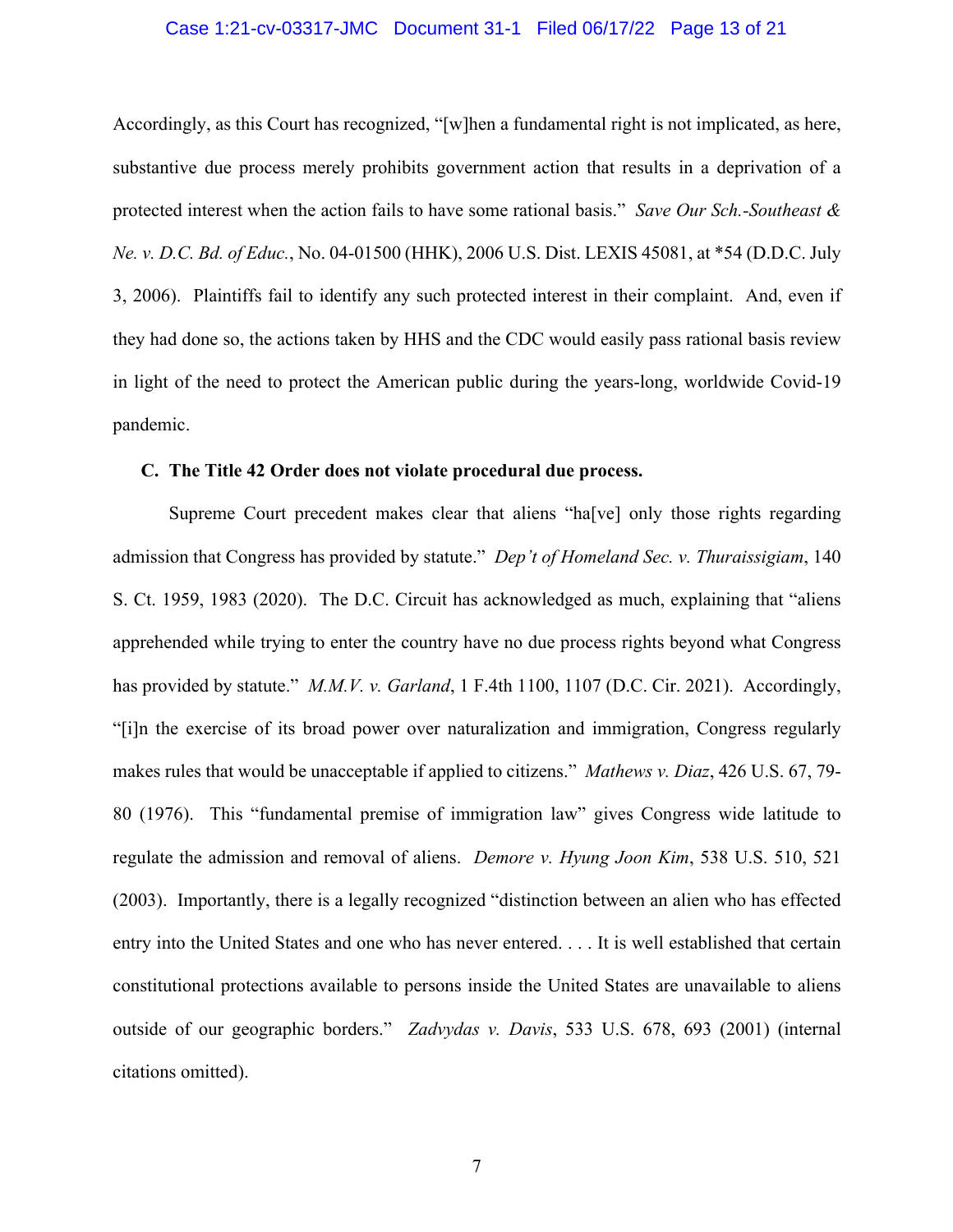#### Case 1:21-cv-03317-JMC Document 31-1 Filed 06/17/22 Page 14 of 21

To succeed on a procedural due process challenge, plaintiffs must allege "a legitimate claim of entitlement to [a life, liberty, or property] interest." *Smith*, 277 F. Supp. 2d at 106. As this Court has explained, "[i]t is the deprivation of a liberty or property interest itself that triggers procedural due process requirements, and that deprivation is the Article III injury. The deprivation is what needs to be redressed; the failure to meet the requirements of due process is what makes that deprivation redressable." *Rangel v. Boehner*, 20 F. Supp. 3d 148, 166 (D.D.C. 2013) (internal citations omitted).

Plaintiffs allege a property interest in the right to seek protection from removal, including asylum and withholding of removal. Complaint ¶ 313 ("By denying Individual Plaintiffs access to the asylum process and access to other relief from removal, Defendants' conduct violates procedural due process."). Whether such an interest is created by the INA, however, is not determinative in this case. The plain language of the Public Health Services Act reflects Congress's intention that the Executive have the authority to close the borders in case of a public health emergency. Therefore, Plaintiffs' procedural due process claims must fail because the protected interest to apply for asylum is derived from the INA, which is superseded by the Executive's authority under the PHSA. 42 U.S.C. § 265 (providing the President with the discretion to order the "*suspension* of the right to introduce" and "the power to prohibit, in whole or in part, the introduction of *persons*" for public health purposes.) (emphasis added).

Indeed, earlier this year the D.C. Circuit held that the Executive, pursuant to its authority under 42 U.S.C. § 265, likely could exclude illegal aliens from the asylum process altogether. *Huisha-Huisha v. Mayorkas*, 27 F.4th 718, 731 (2022) ("It's true that the § 265 Order forecloses more than just a grant of asylum; it also forecloses the statutorily mandated procedures that aliens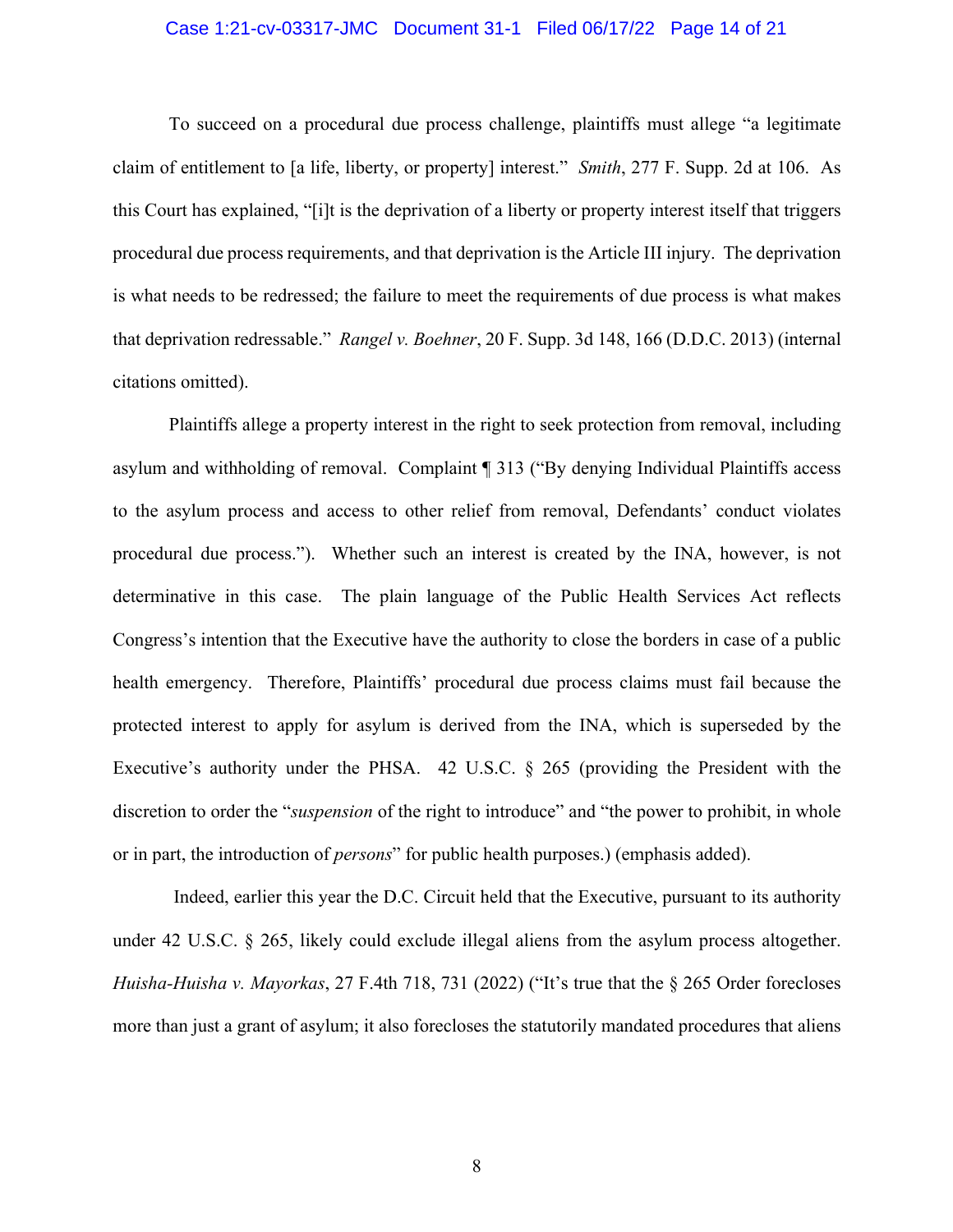#### Case 1:21-cv-03317-JMC Document 31-1 Filed 06/17/22 Page 15 of 21

use to apply for asylum. But if the asylum decision has already been made—by the  $\S 265$  Order then those procedures would be futile.").

In any event, even were the asylum statute operative, the complaint does not allege that any plaintiff indicated an intention to apply for asylum and was refused. Additionally, the complaint indicates that "8,000 Haitian asylum seekers," including several of the named plaintiffs, left the U.S. border area at Del Rio for Mexico. Compl. ¶ 129. Plaintiffs cannot claim an injury from the government's failure to adhere to procedures when they willingly removed themselves from the U.S. border.

The D.C. Circuit also held that "under  $\S$  1231(b)(3)(A) and the Convention Against Torture, the Executive cannot expel aliens to countries where their life or freedom would be threatened on account of their race, religion, nationality, membership in a particular social group, or political opinion or where they will likely face torture." *Huisha-Huisha*, 27 F.4th at 733. Plaintiffs' complaint does not allege that any of the above eligibility requirements for withholding of removal or CAT protection was met. Plaintiffs cite feeling unsafe, lack of stability, a decades old murder of a family member, fear of kidnapping, poor conditions in Chile, and gang violence among the reasons for seeking asylum or protection from removal to Haiti. Compl. ¶¶ 16-22. While the complaint references the crime and violence in Haiti, none of the Plaintiffs indicated a fear of torture should they be returned to Haiti. The closest the complaint comes to satisfying this requirement is the allegation of persecution in Chile based on Haitian descent, but none of the individual Plaintiffs was expelled to Chile.

For all of these reasons, Plaintiffs' claims of procedural due process violations should be dismissed.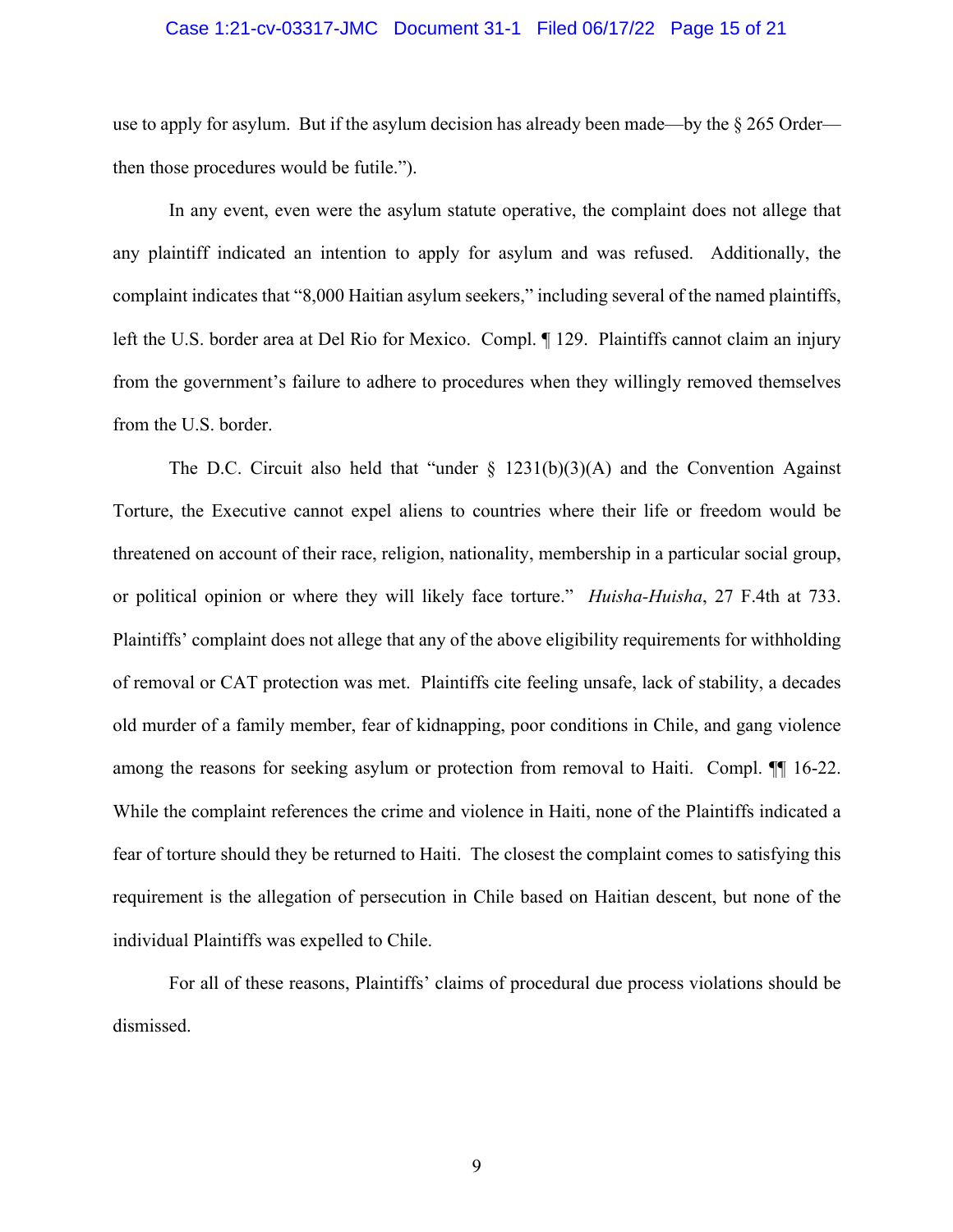#### **II. The CDC's Title 42 Order does not violate the Administrative Procedure Act.**

#### **A. Defendants have not withheld or delayed agency action.**

Agencies are required, "within a reasonable time . . . to conclude a matter presented to it." 5 U.S.C. § 555(b). Where the agency "fail[s] to do so, the APA authorizes courts to 'compel agency action unlawfully withheld or unreasonably delayed.'" *Zaman v. United States Dep't of Homeland Sec.*, Civil Action No. 19-3592 (ABJ), 2021 U.S. Dist. LEXIS 221499, at \*6-7 (D.D.C. Nov. 16, 2021) (quoting 5 U.S.C. § 706(1)). *See also Fort Sill Apache Tribe v. Nat'l Indian Gaming Comm'n*, 103 F. Supp. 3d 113, 119 (D.D.C. 2015) ("A person adversely affected by agency action, including failure to act, is entitled to judicial review under the APA"). As this Court has recognized, "[t]o compel agency action that is 'unlawfully withheld,' a plaintiff must demonstrate 'that an agency failed to take a *discrete* agency action that it is *required to take*.'" *Air All. Hous. v. United States Chem. & Safety Hazard Investigation Bd.*, 365 F. Supp. 3d 118, 131 (D.D.C. 2019) (quoting *Norton v. S. Utah Wilderness All.*, 542 U.S. 55, 64 (2004)) (emphasis original). *See also Ctr. for Biological Diversity v. Zinke*, 260 F. Supp. 3d 11, 21 (D.D.C. 2017) ("A plaintiff who asks a court to compel agency action  $\dots$  unreasonably delayed under § 706(1) must pinpoint an agency's failure to take an action that is *both* discrete *and* mandatory.") (citation and quotation marks omitted) (emphasis original). Once a plaintiff establishes that an agency was required to act, "[a]s a general rule, Section 706 of the APA leaves in the courts the discretion to decide whether agency delay is unreasonable." *Cobell v. Norton*, 240 F.3d 1081, 1096 (D.C. Cir. 2001) (citation and quotation marks omitted).

The first mandatory action that Plaintiffs allege was unlawfully withheld or unreasonably delayed was their ability to access the asylum process. Compl. ¶ 360 ("By refusing to allow asylum seekers . . . a meaningful opportunity to apply for asylum or to access any statutory and procedural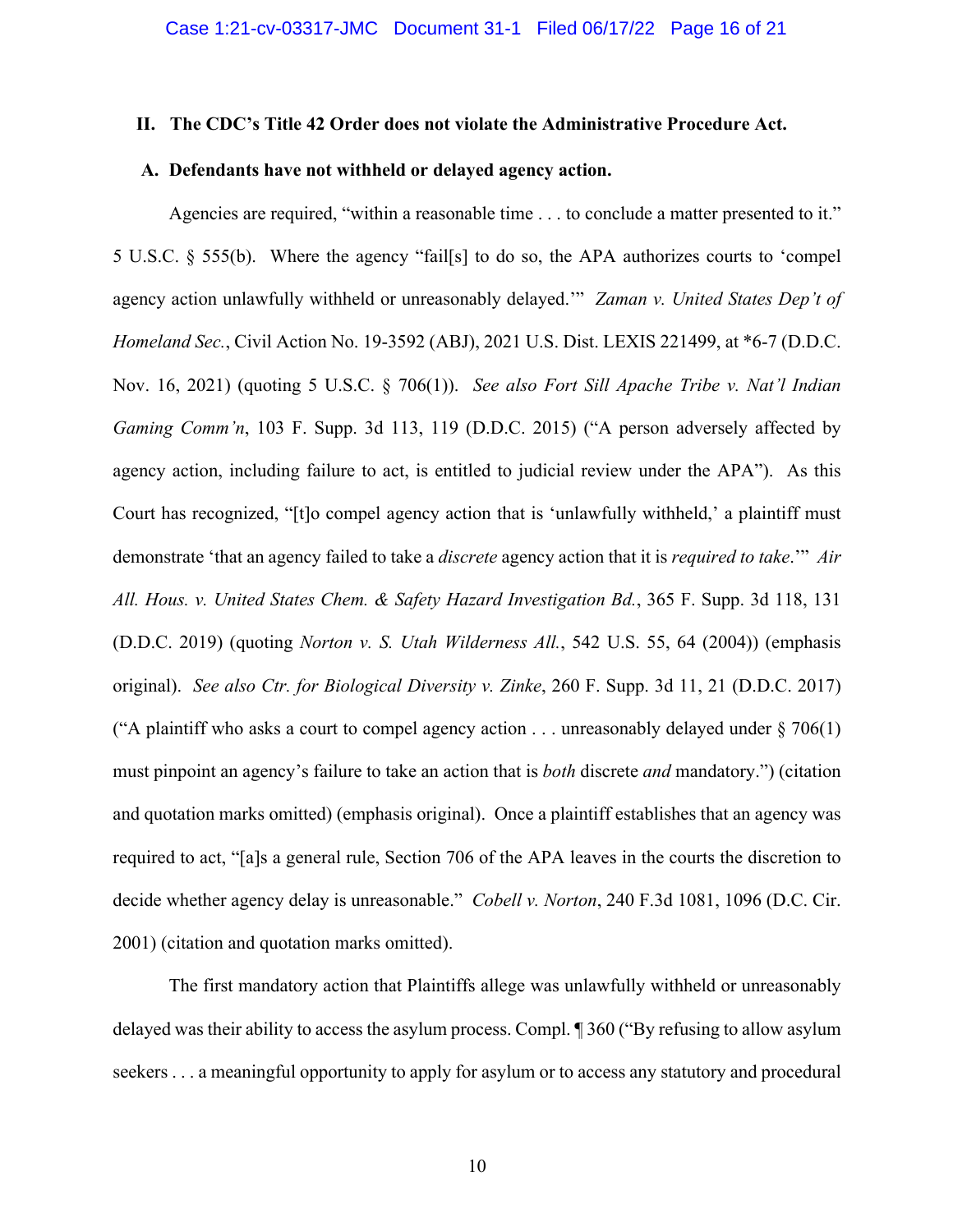#### Case 1:21-cv-03317-JMC Document 31-1 Filed 06/17/22 Page 17 of 21

protections . . . Defendant CBP has unlawfully withheld and unreasonably delayed discrete agency actions mandated by statute"). As explained above, however, the D.C. Circuit has held that those actions likely were not mandated by statute because the § 265 Order operated as a blanket denial of asylum, making asylum applications futile. *Huisha-Huisha*, 27 F.4th at 731. Also, nowhere in their complaint do the Plaintiffs who were returned to Haiti (or those who chose to go to Mexico) indicate that they alerted CBP officials of their intention to seek asylum. Plaintiffs cannot hold CBP accountable for withholding relief that was not requested. Rather, action can only be compelled on "a matter presented to" an agency. 5 U.S.C. § 555(b).

Plaintiffs also allege that Defendants failed to follow the procedures in the INA related to withholding of removal ("WOR") and the Convention Against Torture ("CAT"). This claim must also fail. First, 8 U.S.C.  $\S$  1231 and the note to  $\S$  1231 addressing CAT protection do not contain any procedures. The statute, entitled "Detention and removal of aliens ordered removed," merely instructs the government where aliens with final orders of removal may be removed to. The provision states that aliens may not be removed to a country where "the alien's life or freedom would be threatened . . . because of the alien's race, religion, nationality, membership in a particular social group, or political opinion." 8 U.S.C. § 1231(b)(3)(A). Therefore, Defendants "ha[ve] not failed to take any discrete agency action that Congress ordered it to take. Petitioners' general complaints" about the Title 42 process "are simply not justiciable." *In re Aiken Cty.*, 645 F.3d 428, 437 (D.C. Cir. 2011).

Plaintiffs' claims regarding CAT protection must also fail. Again, the statute does not provide procedures to follow regarding CAT protection, but merely codifies the U.S.'s policy under certain international agreements. 8 U.S.C. § 1231, note ("It shall be the policy of the United States not to expel, extradite, or otherwise effect the involuntary return of any person to a country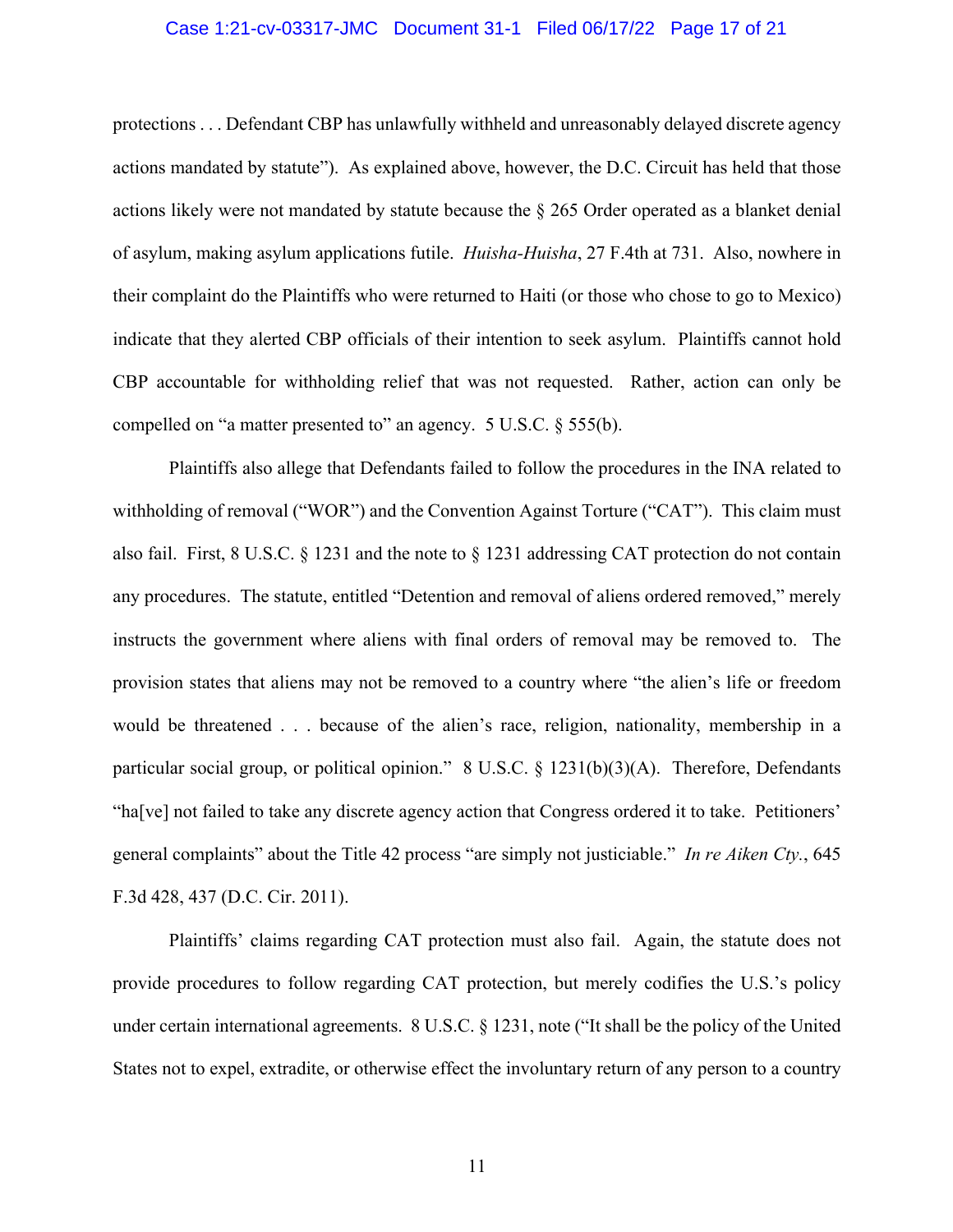#### Case 1:21-cv-03317-JMC Document 31-1 Filed 06/17/22 Page 18 of 21

in which there are substantial grounds for believing the person would be in danger of being subjected to torture."). While true that Plaintiffs expressed fears of general violence and poor conditions in Haiti, none claimed to fear torture. Additionally, Defendants did have a policy in place to ensure compliance with CAT obligations. Compl. ¶ 57 (citing to the "Capio Memo"). This policy guides officers to refer to USCIS "[a]liens that make an affirmative, spontaneous and reasonably believable claim that they fear being tortured in the country they are being sent back to." Capio Memo, p. 4, available at https://www.documentcloud.org/documents/6824221- COVID-19-CAPIO.html. Defendants' are not responsible for Plaintiffs' failure to make such a claim.

Where, as here, "a complaint that contains a claim brought under  $\S 706(1)$  fails to identify a discrete and mandatory agency duty, the court must grant the defendant's Rule 12(b)(6) motion and dismiss the claim." *Ctr. for Biological Diversity* 260 F. Supp. 3d at 21. *See also Connecticut v. United States DOI*, 344 F. Supp. 3d 279, 295 (D.D.C. 2018) ("However, a claim under § 706(1) can proceed only where a plaintiff asserts that an agency failed to take a discrete agency action that it is required to take.") (citation and quotation marks omitted). Plaintiffs' claims regarding agency action unlawfully withheld or unreasonably delayed should be dismissed.

### **B. The alleged "Haitian Deterrence Policy" is not reviewable under the APA.**

In addressing claims under the Administrative Procedure Act ("APA"), a threshold inquiry is whether the challenged action or policy is a reviewable agency action. Congress, in the APA, defined an "agency" as "each authority of the Government of the United States, whether or not it is subject to review by another agency, but does not include (A) the Congress; (B) the courts of the United States; (C) the governments of the territories or possessions of the United States; (D) the government of the District of Columbia."  $5 \text{ U.S.C.}$   $\S 8 \text{ 701(b)(1)}, 551(1).$  Importantly, although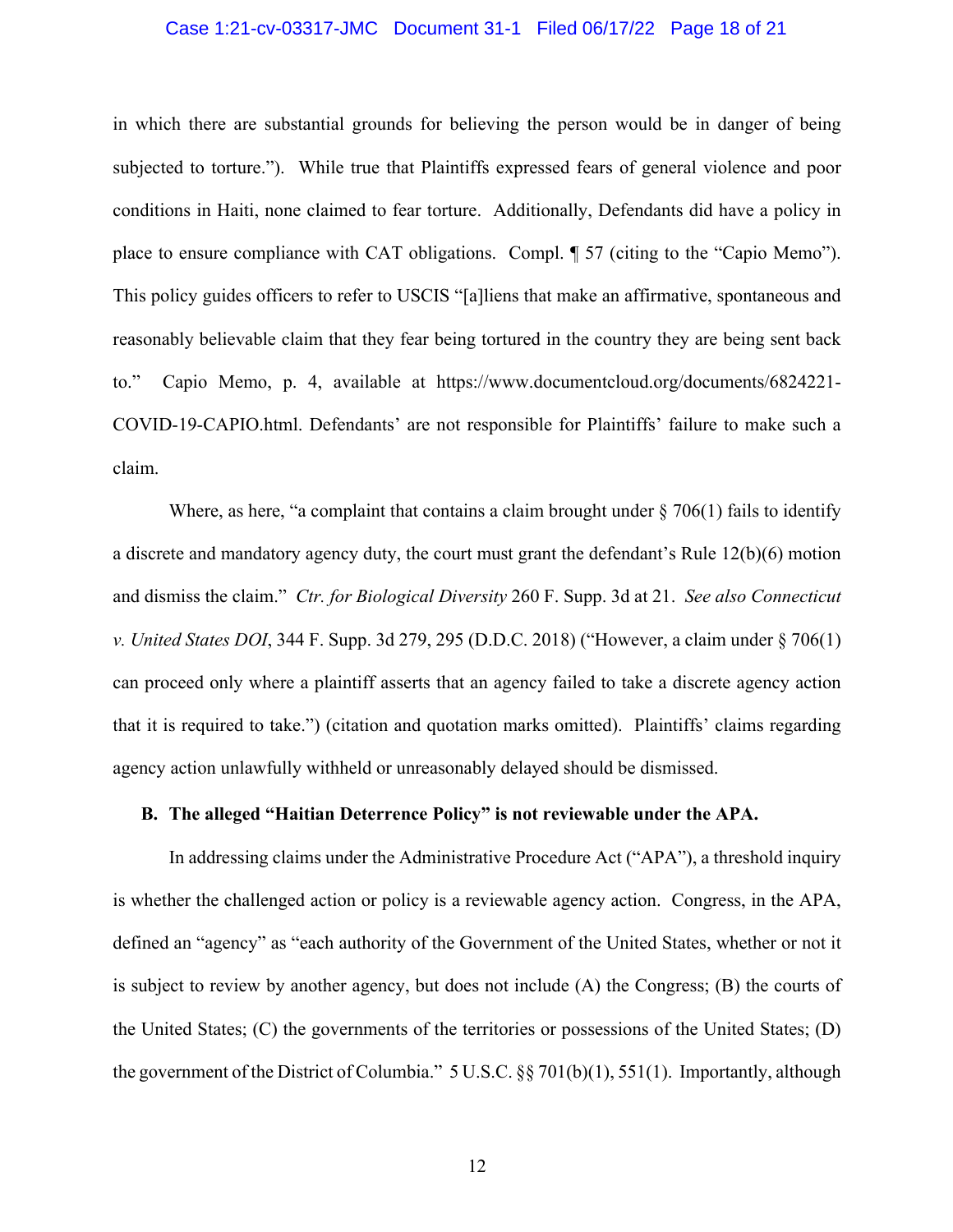#### Case 1:21-cv-03317-JMC Document 31-1 Filed 06/17/22 Page 19 of 21

"[t]he President is not explicitly excluded from the APA's purview, . . . he is not explicitly included, either." *Franklin v. Massachusetts*, 505 U.S. 788, 800 (1992). Due to this failure to "expressly allow review of the President's actions, we must presume that his actions are not subject to [APA] requirements." *Id*. at 801.

Furthermore, absent statutory grants of review, only agency actions that are "final" may be reviewed under the APA. 5 U.S.C. § 704 ("Agency action made reviewable by statute and final agency action for which there is no other adequate remedy in a court are subject to judicial review."). *See also Fort Sill Apache Tribe*, 103 F. Supp. at 122 ("Judicial review under Section 706(2) is precluded because there has been no final agency action"); *Holistic Candlers & Consumers Ass'n v. FDA*, 664 F.3d 940, 943 (D.C. Cir. 2012) ("The APA, however, only provides a right to judicial review of *final* agency action for which there is no other adequate remedy in a court.") (citation and quotation marks omitted) (emphasis original); *Reliable Automatic Sprinkler Co. v. Consumer Prod. Safety Comm'n*, 324 F.3d 726, 731(D.C. Cir. 2003) ("If there was no final agency action here, there is no doubt that appellant would lack a cause of action under the APA."); *Pub. Citizen v. United States Trade Representative*, 5 F.3d 549, 551 (D.C. Cir. 1993) ("The central question in this appeal then is whether Public Citizen has identified some agency action that is final upon which to base APA review."). According to court precedent, "[a]gency actions qualify as final if they 'mark the consummation of the agency's decisionmaking process' and 'legal consequences' flow from them." *Bhd. of Locomotive Eng'rs & Trainmen v. FRA*, 972 F.3d 83, 99 (D.C. Cir. 2020) (quoting *Bennett v. Spear*, 520 U.S. 154, 178 (1997)). *See also Pub. Citizen*, 5 F.3d at 551 ("To determine whether an agency action is final, 'the core question is whether the agency has completed its decisionmaking process, *and* whether the result of that process is one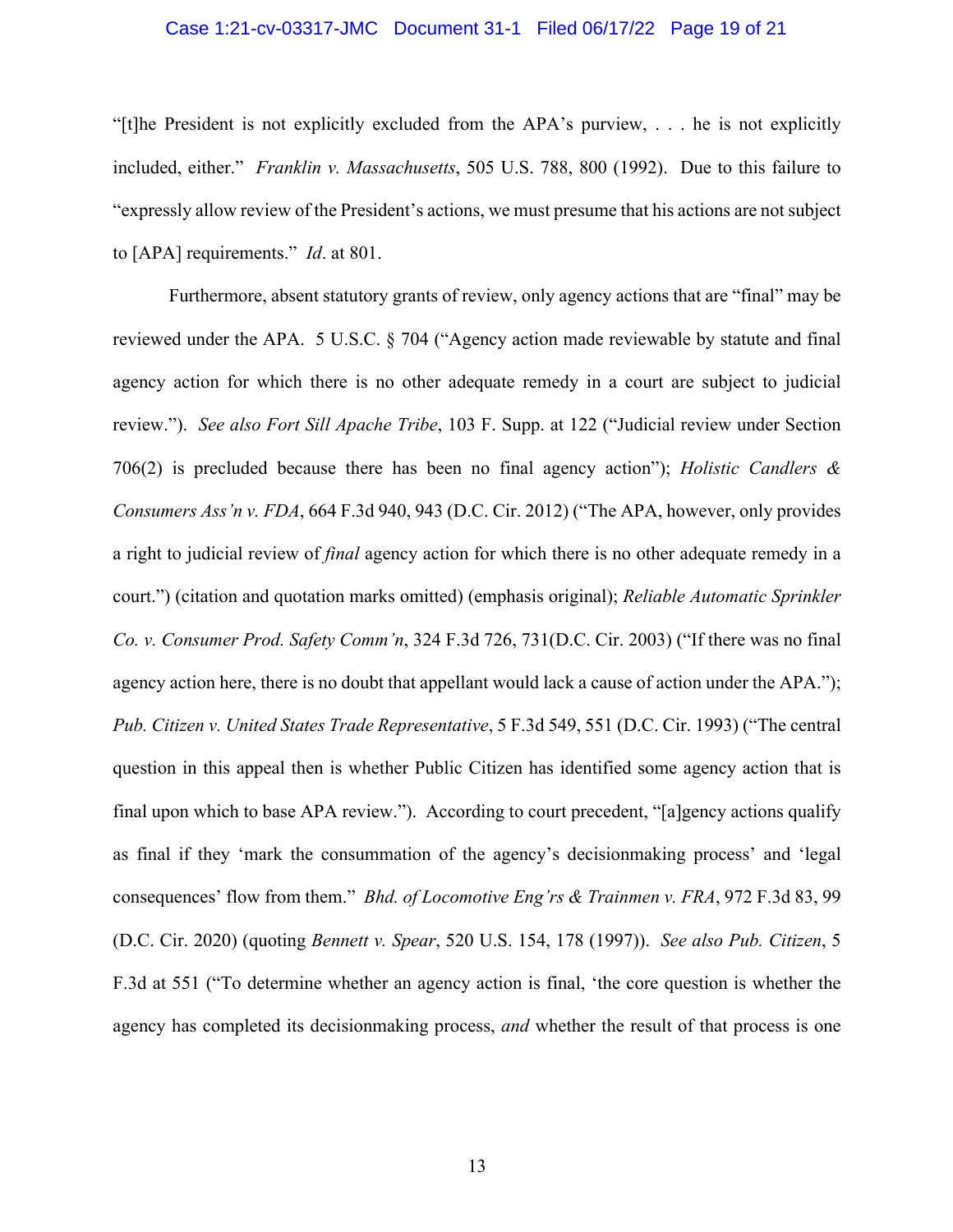#### Case 1:21-cv-03317-JMC Document 31-1 Filed 06/17/22 Page 20 of 21

that will directly affect the parties.'") (quoting *Franklin v. Massachusetts*, 505 U.S. 788, 797 (1992)) (emphasis original).

The alleged Haitian Deterrence Policy does not meet these requirements. First, Plaintiffs do not provide any support for the allegation that this so-called policy was an "agency" action. As explained, the president is not an "agency" within the meaning of the APA and thus is not a proper defendant in APA cases. *Franklin*, 505 U.S. at 800. While true that this count of the complaint is made against DHS and not the president, the complaint describes the supposed policy as "devised by White House senior officials" following "a series of discrete decisions made by President Biden's senior advisors." Compl.  $\P 61$ . Simply naming DHS without specifying how (or if) it was involved in developing the policy or how it came to adopt the alleged policy is insufficient to establish agency action.

Second, Plaintiffs cannot point to a final agency action because Plaintiffs themselves invented this alleged "policy" and outlined its supposed parameters. *See, e.g.,* Compl. ¶¶ 60, 61. As this court has explained, Plaintiffs cannot simply "attach[] a 'policy' label to their own amorphous description of" agency actions because "a final agency action requires more." *Bark v. United States Forest Serv.*, 37 F. Supp. 3d 41, 50 (D.D.C. 2014). Without "written rules, orders, or even guidance documents of the [agency] that set forth the supposed policies challenged here," Plaintiffs have merely made a "generalized complaint about agency behavior that gives rise to no cause of action." *Id*. at 50-51. Plaintiffs cannot create a policy and impute it to an agency in order to meet the final agency action requirement.